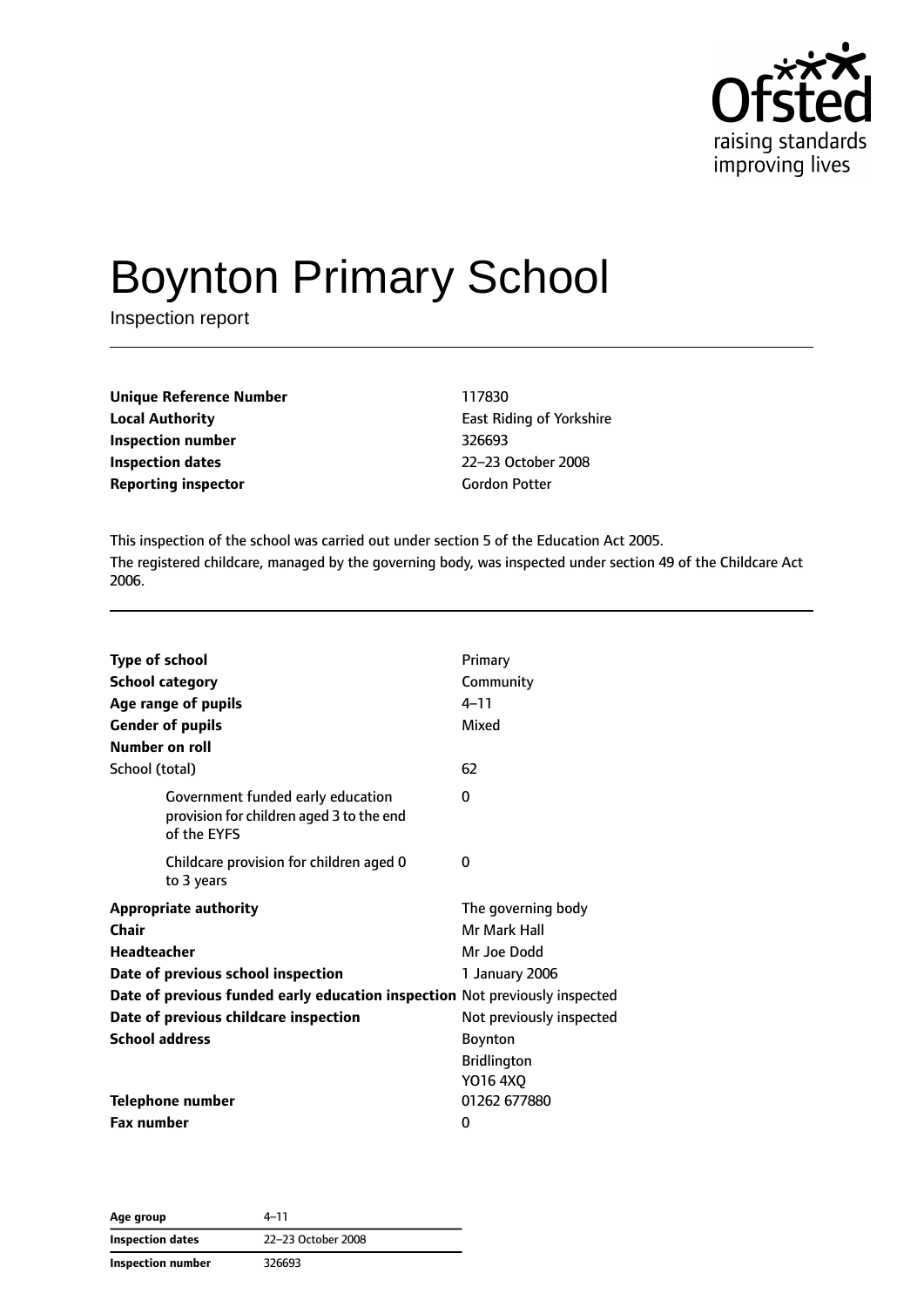.

<sup>©</sup> Crown copyright 2008

Website: www.ofsted.gov.uk

This document may be reproduced in whole or in part for non-commercial educational purposes, provided that the information quoted is reproduced without adaptation and the source and date of publication are stated.

Further copies of this report are obtainable from the school. Under the Education Act 2005, the school must provide a copy of this report free of charge to certain categories of people. A charge not exceeding the full cost of reproduction may be made for any other copies supplied.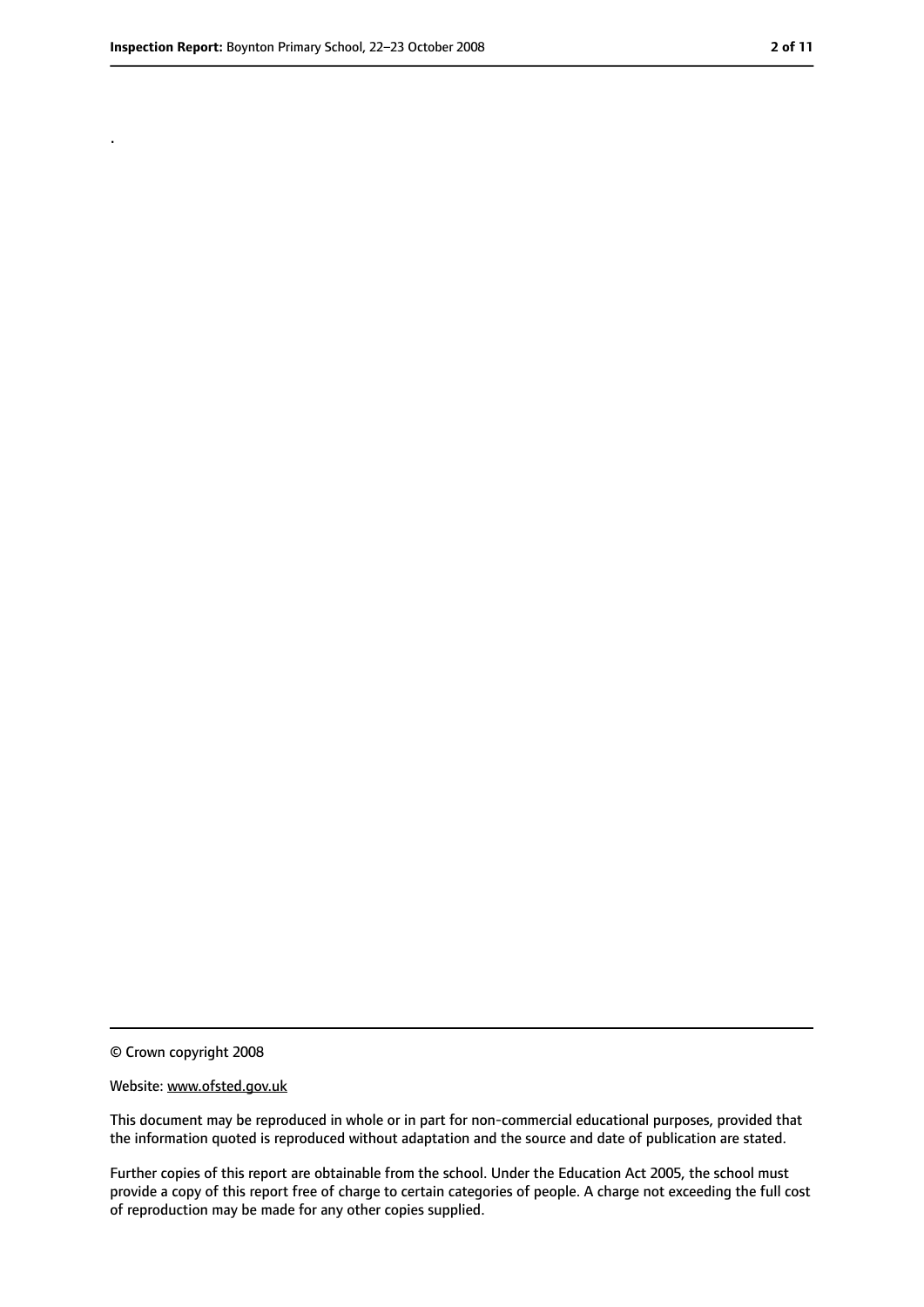# **Introduction**

The inspection was carried out by one Additional Inspector.

#### **Description of the school**

Boynton Primary School is a small school situated in a rural area. The proportion of pupils entitled to free school meals is below that found nationally. The proportion of pupils with a statement of special educational need is well above average and the proportion of pupils with learning difficulties and/or disabilities is well below the national average. All pupils are of White British background. The school provides education for children in the Early Years Foundation Stage (EYFS).

# **Key for inspection grades**

| Grade 1 | Outstanding  |
|---------|--------------|
| Grade 2 | Good         |
| Grade 3 | Satisfactory |
| Grade 4 | Inadequate   |
|         |              |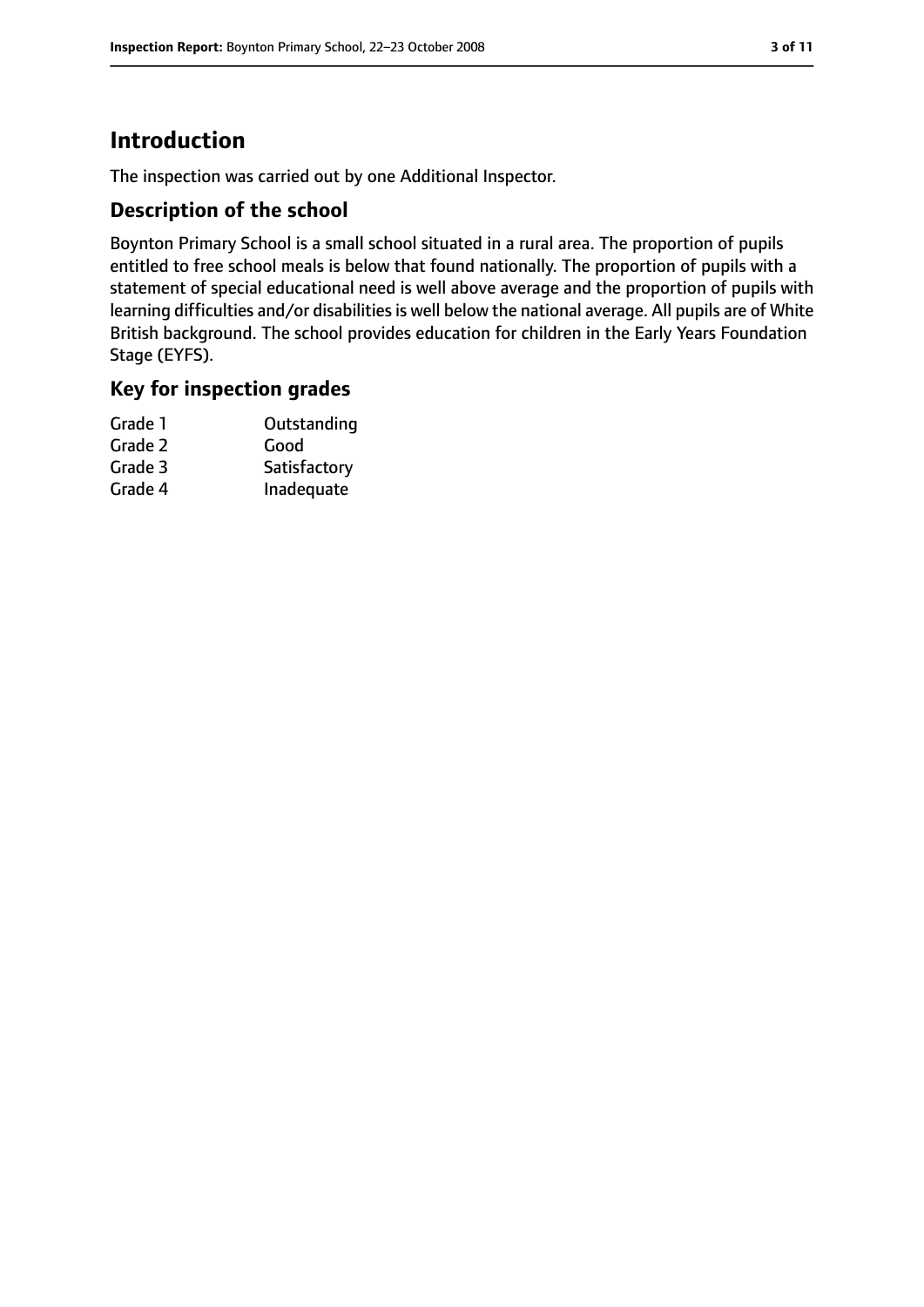# **Overall effectiveness of the school**

#### **Grade: 2**

Boynton Primary is a good school where pupils' personal development is outstanding because the school offers them outstanding care and an outstanding curriculum. Teachers strive to make lessons interesting and pupils thrive on the challenge. Parents unanimously support the work of the school. They speak of children 'who cannot wait to get into the doors, a sure sign that they are cared for, stimulated and valued'. Exemplary target setting and marking allows pupils to know exactly what they need to do to improve their work and this is beginning to help to increase standards.

Pupils are engaged in a range of interesting activities which are very well matched to their age and ability. The school's emphasis on developing reading and writing skills has helped them improve standards in English. Strengths of learning are the ways pupils can focus on independent tasks as well as work collaboratively with others. Good teaching makes learning exciting and support pupils extremely well. Children enter school with skills which are broadly typical or slightly above what is expected for their age. Results of the 2008 assessments for Year 2 and the unvalidated tests for 11 year olds indicate that standards are above average and achievement is good across school. Last year, every pupil in Year 6 achieved the national expectation in all subjects with many achieving the higher levels, especially in reading.

Outstanding relationships and sensitive support from a caring staff promote outstanding levels of personal development. Pupils know that there is always someone to turn to if they need help. Attendance is good. Pupils' behaviour is outstanding and contributes to their enjoyment of school. Pupils readily take on responsibilities, such as being school council members or playground helpers. Pupils develop an outstanding understanding of how to keep healthy and stay fit, as the school strongly promotes these aspects. The school's strong focus on developing pupils' academic and personal development, including an impressive focus on information and communication technology (ICT) gives them an outstanding preparation for their future economic well-being. While pupils' spiritual, moral, social and cultural development is good, they have too little understanding of faiths and cultures other than own or the multi-ethnic nature of modern Britain.

Leadership and management are good. The thoughtful leadership of the experienced and respected headteacher has empowered all teachers. Together they have introduced a range of appropriate initiatives to raise pupils' attainment. Staff are motivated to make lessons exciting and relevant and to show pupils how to improve their work. There is a clear understanding of the school's strengths and weaknesses. Governance is outstanding because governors are involved in the daily life of school and challenge it to even greater improvement. Based on the improvements made since the last inspection and the clear focus on initiatives which are beginning to raise standards, the school has good capacity to improve.

## **Effectiveness of the Early Years Foundation Stage**

#### **Grade: 2**

Children enter the Nursery with skills which are in line with or slightly above those typical for their age, although in a small school this varies. They settle very quickly because staff get to know them well before they start school. They enjoy school and have good relationships with adults and other children. Children make good progress including those with learning difficulties and/or disabilities because of the way teachers and the nursery nurse effectively manage the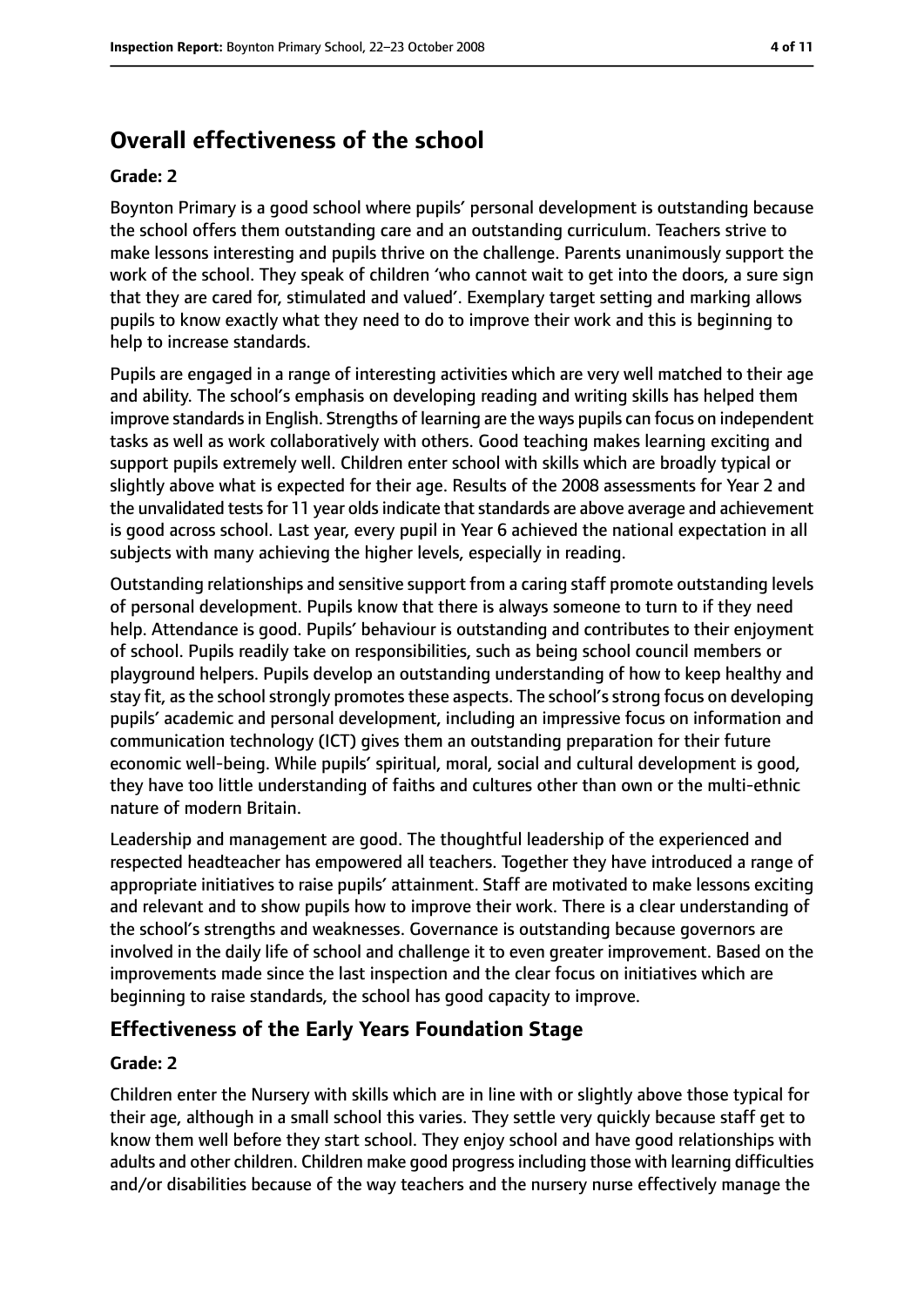provision. They make good use of a range of resources, although the outdoor play area is under used. Teachers foster children's development in all areas of learning. Children follow classroom routines well. They work well independently and remain focused on activities which are well designed to hold their involvement. They also work and play well together and listen with interest to one another. By the end of the Early Years Foundation Stage (EYFS), attainment is generally above expectations and children have made particularly good progress in reading because of a strong emphasis on the teaching of letters and their sounds. Children are well cared for and good systems are in place to ensure they are safe and secure. They understand how to be safe and are encouraged to adopt healthy eating habits. Children have a good understanding of the wider world through creative use of play and are actively encouraged to solve problems and use ICT well. The EYFS is well led and managed by a team who plan well together. The observations and records of children's work and achievements are exemplary and are used to ensure that work is planned which will enable all children to continue to make good progress.

#### **What the school should do to improve further**

- Improve pupils' knowledge and understanding of faiths and cultures other than their own.
- Increase the opportunities for children to be involved in outdoor activities in the EYFS.

# **Achievement and standards**

#### **Grade: 2**

Standards are above average and achievement is good. Children enter school with skills which are typical or slightly above expectations for their age. In 2007, standards in the teacher assessments for 7 year olds were well above average. In 2008, standards were above average and progress was good taking into account pupil mobility and the impact of staffing changes. In 2007, the results for pupils in the national tests for 11 year olds showed average standards and satisfactory progress. Unvalidated results for tests taken in 2008 show an improvement with above average standards and good achievement. Every pupil achieved the nationally expected level with many pupils achieving the higher levels especially in reading. Writing has been a weaker aspect of pupils' achievement. Strategies adopted by the school have had a significant impact on standards in writing. Pupils are making more rapid progress and standards are now above average. Pupils with learning difficulties and/or disabilities make outstanding progress because of the high level of care and support and the exciting curriculum provided for them in their lessons.

# **Personal development and well-being**

#### **Grade: 1**

Pupils' personal development and well-being are outstanding. Behaviour is exemplary and the pupils all take care of one another in school. Their enjoyment of school is outstanding because their lessons are fun and because they feel safe and secure. They know how to eat healthily and love to take exercise. Their parents say that they blossom and thrive in school. Attendance is above average. Pupils contribute to school life through being involved in developments in the groundslike the play area and the woodland walk. Their contribution to the local community is good with involvement in charity, church festivals and 'Bridlington in Bloom'. Strong skills in reading and ICT allied to developing success in writing and their ability to work together means that they are extremely well prepared for the next phase of their education. Their spiritual, moral, social and cultural development is good. While the moral and social aspects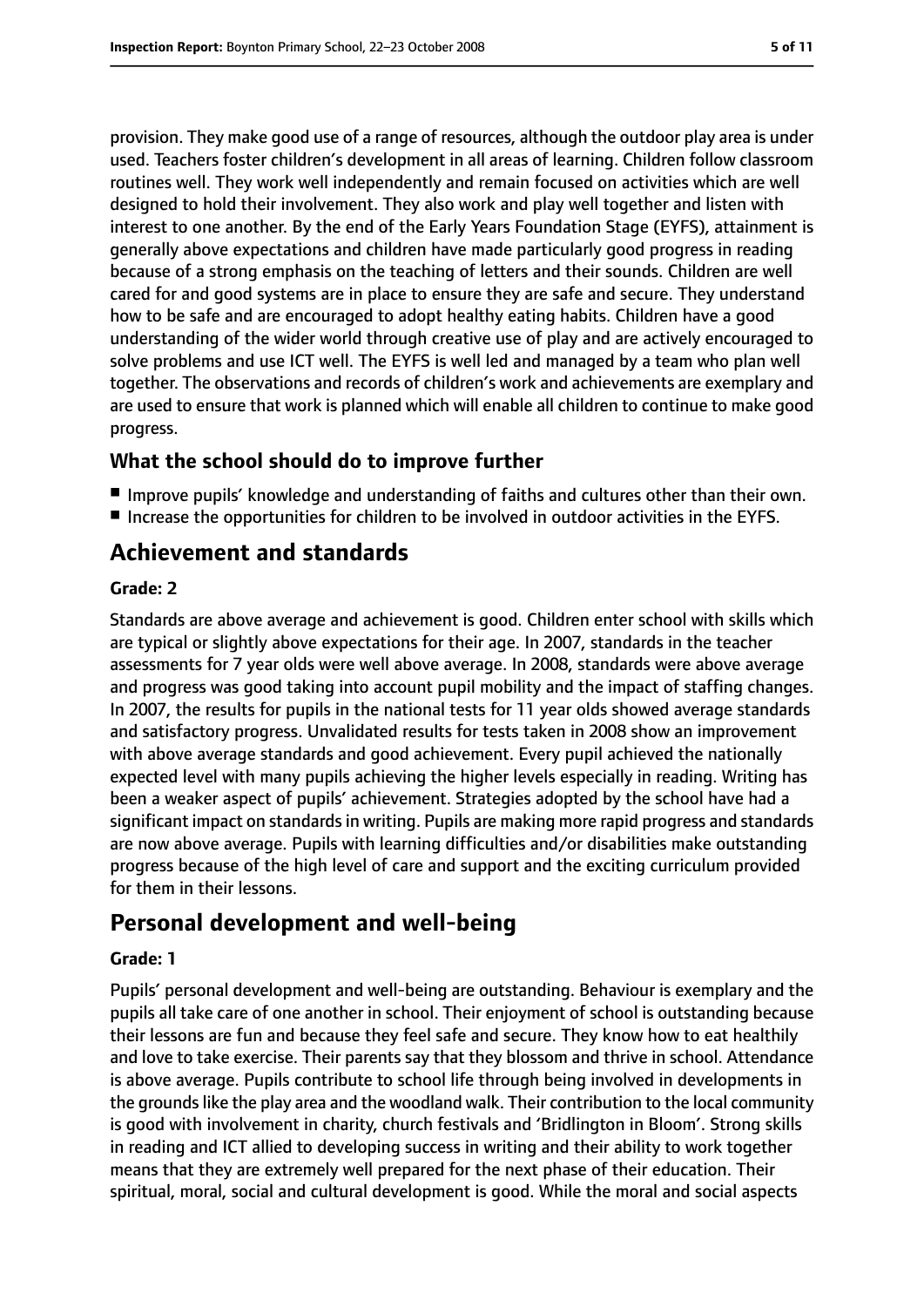are strong and they have a clear understanding of aspects of the Christian faith, they have a less clear understanding of other faiths and cultures or of the multi-cultural nature of modern Britain.

# **Quality of provision**

# **Teaching and learning**

#### **Grade: 2**

Teaching and learning are good. Lessons are well planned with clear learning objectives so that pupils of all ages and abilities know clearly what they are to learn. Thisissupported by exemplary target-setting which are shared with pupils so that they know exactly what they need to do to improve their work. They are encouraged to assess their own and others' work and allied to excellent marking by their teachers this has helped them to make more rapid progress, especially in writing. Pupils are involved in a range of interesting learning activities which encourages them to develop both their independent learning skills and their ability to work with others. A particular strength is the way teachers direct learning and use questions to encourage pupils to think and to develop their ideas. Occasionally, teachers lead a little too much and miss opportunities for pupils to explore for themselves. Teaching assistants are used very well to support learning especially for the pupils with learning difficulties and/or disabilities. Their careful guidance enables these pupils, especially those with a statement of special educational need, to make outstanding progress.

## **Curriculum and other activities**

#### **Grade: 1**

The curriculum is outstanding. It is stronger than it was at the last inspection. It offers a strong focus on literacy, numeracy and ICT. There is an impressive emphasis on developing the creativity of pupils though art and drama. All pupils now have the opportunity to learn a musical instrument before they leave school. Pupils are encouraged to see the links between subjects through the study of topics which are of interest to them, like China and the Second World War. The curriculum contributes to the global aspects of community cohesion. It encourages pupils to understand life in other countries, although opportunities are occasionally missed to include activities that would allow pupils to explore other faiths. The school's focus on providing opportunities for pupils to write in all subject areas and the way it encourages pupils to read have had a significant impact on improving their writing. The curriculum enthuses all pupils in the school and plays a large part in enabling pupils with learning difficulties and/or disabilities to play a full and active part in all the school has to offer. An excellent range of enrichment activities enhance the curriculum. These include visits to museums and the theatre, and a wide range of extra-curricular activities like drama and cooking which pupils can enjoy with their parents.

## **Care, guidance and support**

#### **Grade: 1**

Care, guidance and support are outstanding. Every child feels nurtured by the school because their teachers know them well and ensure that they thrive. Outstanding links with external agencies support pupils' individual needs most effectively. Pupils with learning difficulties and/or disabilities are particularly well cared for and make outstanding progress. Close links with parents and with partner nurseries and schools ensure that children are ready to enter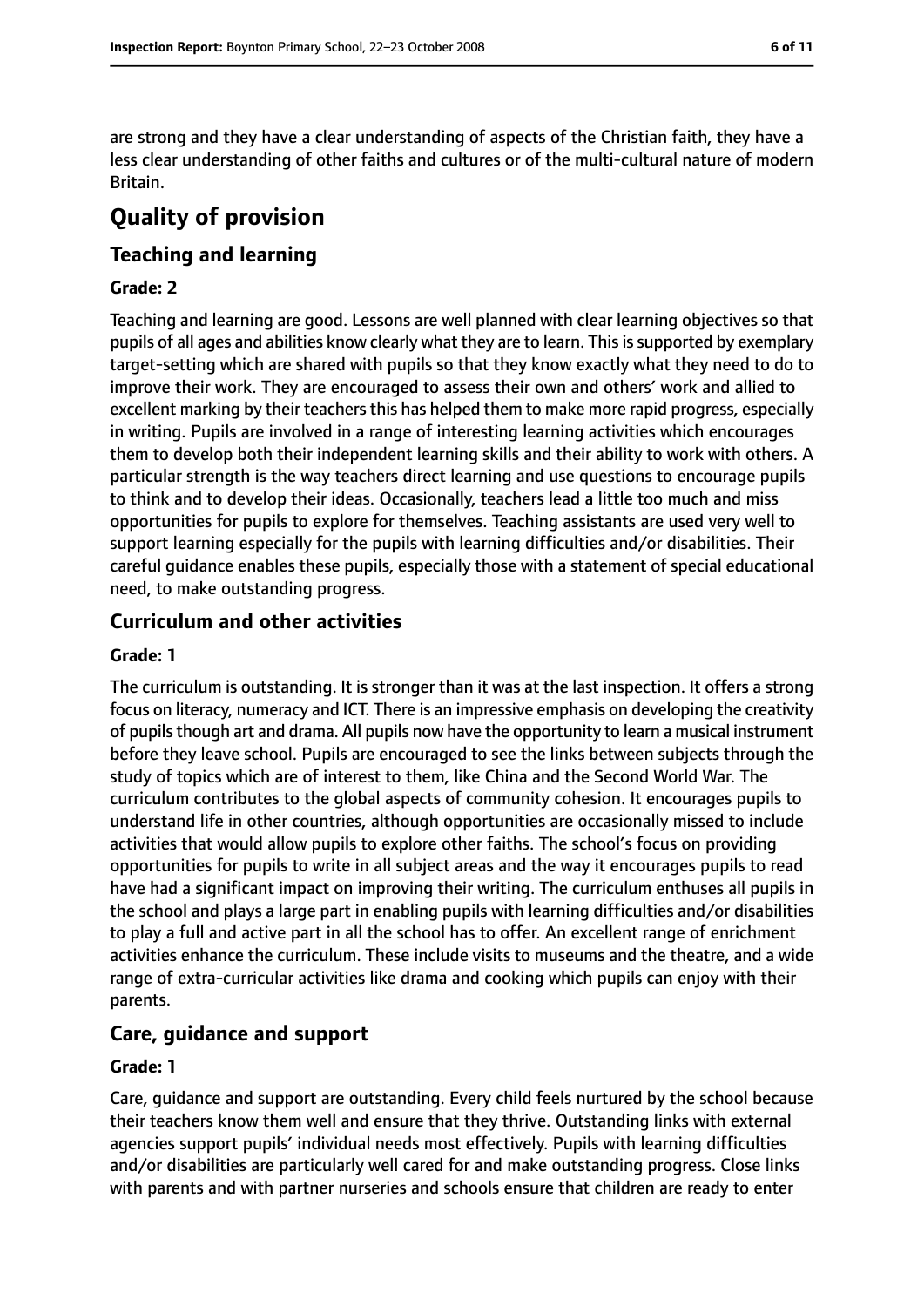school and to move between phases of education. An excellent programme of personal, social and health education supports pupils' outstanding personal development and well-being. The procedures for tracking pupils' progress are outstanding and are beginning to have a real impact on raising standards because pupils know exactly what they need to do to improve their work. Parents unanimously support the work of the school and the way it encourages their children to flourish. All necessary safeguarding and health and safety procedures are in place.

# **Leadership and management**

#### **Grade: 2**

Leadership and management are good. The excellent leadership of the headteacher has created a thoughtful approach to management which involves all members of staff in the development of key areas of improvement. This is particularly clear in the changes made in the curriculum, in the tracking of pupils' progress and in the development of pupils' writing. There is skilful deployment of staff and management in the EYFS and teaching assistants are used very well. Very challenging targets have had an impact on raising standards and helping pupils to improve their work. The school knows itself well and clear direction is set for further improvement. Governance is outstanding because governors are intimately involved in the life of school, gathering children's views, monitoring what happens in classrooms and ensuring that the headteacher provides a high level of education and support. Contribution to community cohesion is good but governors need to ensure that pupils become more aware of life in other faiths and cultures.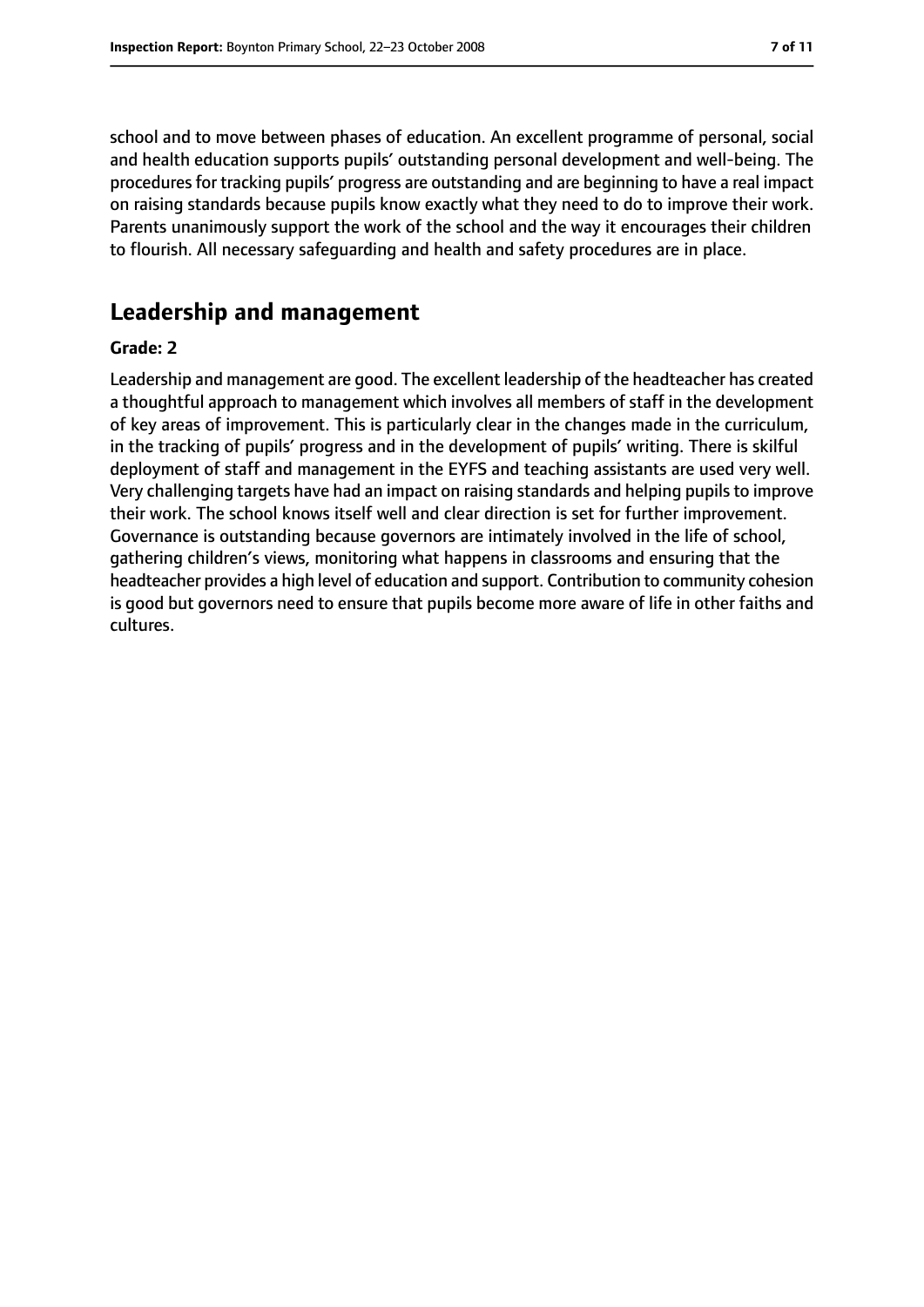**Any complaints about the inspection or the report should be made following the procedures set out in the guidance 'Complaints about school inspection', which is available from Ofsted's website: www.ofsted.gov.uk.**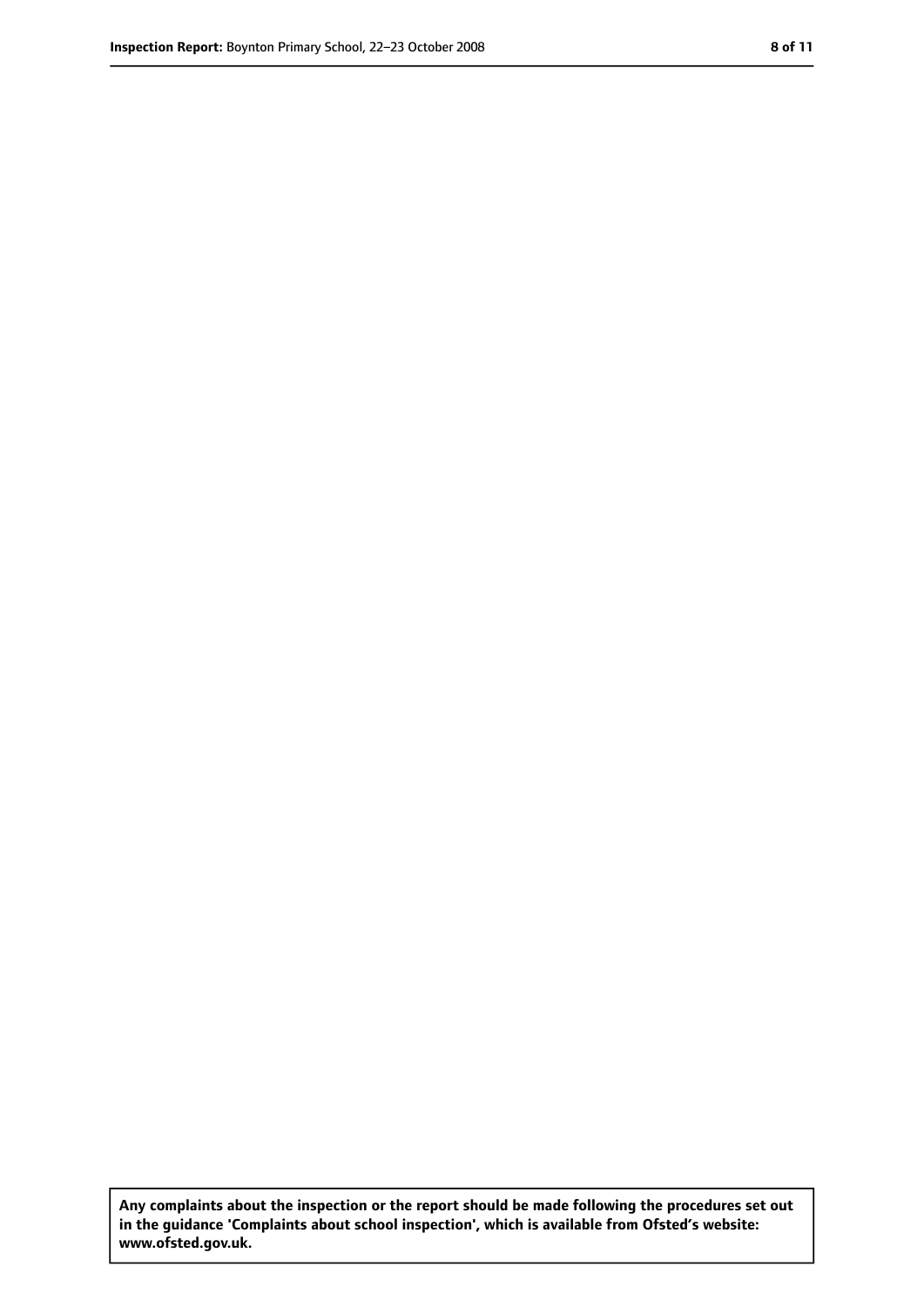# **Inspection judgements**

| $^{\backprime}$ Key to judgements: grade 1 is outstanding, grade 2 good, grade 3 satisfactory, and | School  |
|----------------------------------------------------------------------------------------------------|---------|
| arade 4 inadequate                                                                                 | Overall |

# **Overall effectiveness**

| How effective, efficient and inclusive is the provision of<br>education, integrated care and any extended services in meeting the<br>needs of learners? |     |
|---------------------------------------------------------------------------------------------------------------------------------------------------------|-----|
| Effective steps have been taken to promote improvement since the last<br>inspection                                                                     | Yes |
| How well does the school work in partnership with others to promote learners'<br>well being?                                                            |     |
| The capacity to make any necessary improvements                                                                                                         |     |

# **Effectiveness of the Early Years Foundation Stage**

| How effective is the provision in meeting the needs of children in the<br><b>EYFS?</b>       |  |
|----------------------------------------------------------------------------------------------|--|
| How well do children in the EYFS achieve?                                                    |  |
| How good are the overall personal development and well-being of the children<br>in the EYFS? |  |
| How effectively are children in the EYFS helped to learn and develop?                        |  |
| How effectively is the welfare of children in the EYFS promoted?                             |  |
| How effectively is provision in the EYFS led and managed?                                    |  |

# **Achievement and standards**

| How well do learners achieve?                                                                               |  |
|-------------------------------------------------------------------------------------------------------------|--|
| The standards <sup>1</sup> reached by learners                                                              |  |
| How well learners make progress, taking account of any significant variations<br>between groups of learners |  |
| How well learners with learning difficulties and/or disabilities make progress                              |  |

#### **Annex A**

<sup>&</sup>lt;sup>1</sup>Grade 1 - Exceptionally and consistently high; Grade 2 - Generally above average with none significantly below average; Grade 3 - Broadly average to below average; Grade 4 - Exceptionally low.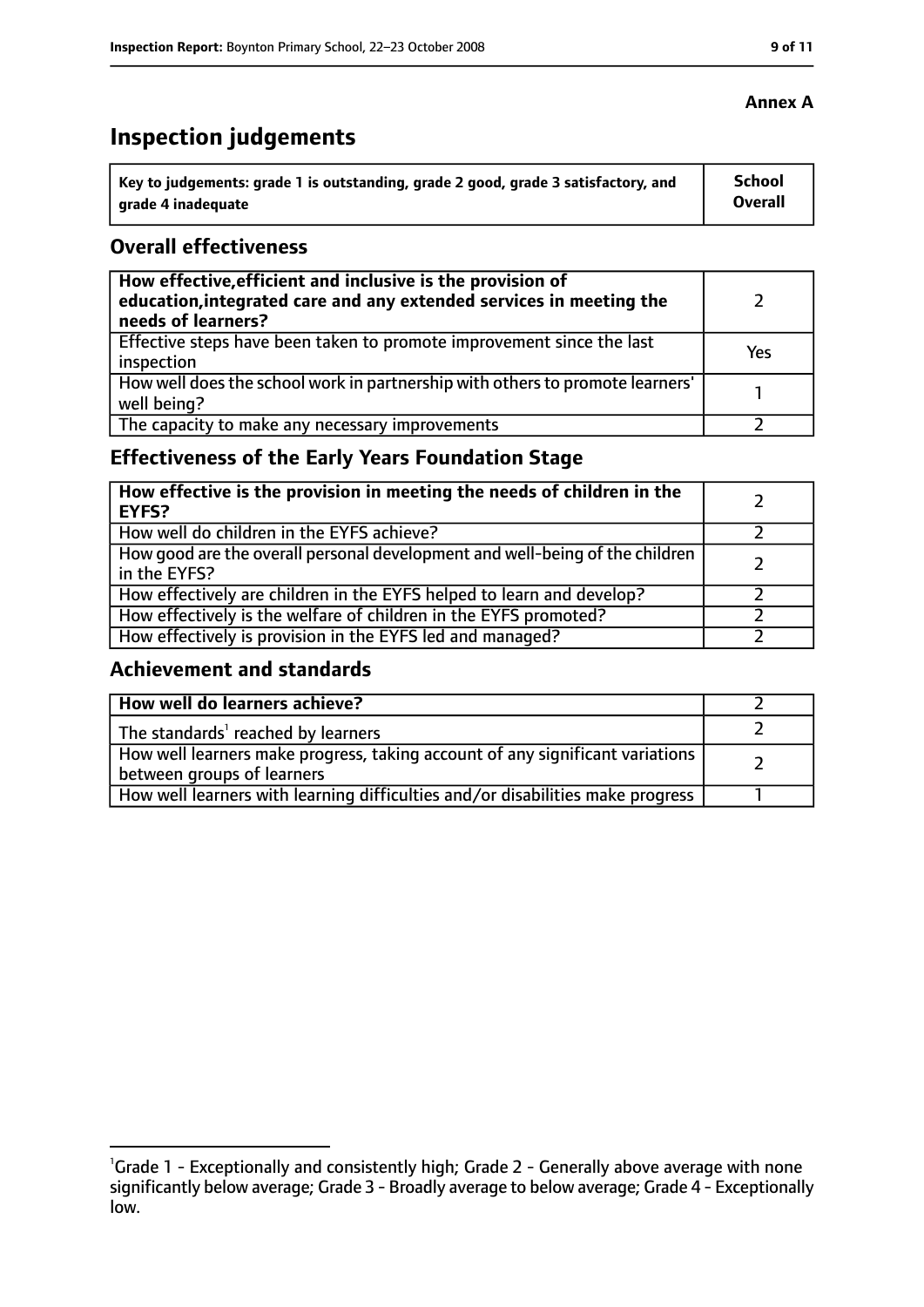# **Personal development and well-being**

| How good are the overall personal development and well-being of the<br>learners?                                 |  |
|------------------------------------------------------------------------------------------------------------------|--|
| The extent of learners' spiritual, moral, social and cultural development                                        |  |
| The extent to which learners adopt healthy lifestyles                                                            |  |
| The extent to which learners adopt safe practices                                                                |  |
| The extent to which learners enjoy their education                                                               |  |
| The attendance of learners                                                                                       |  |
| The behaviour of learners                                                                                        |  |
| The extent to which learners make a positive contribution to the community                                       |  |
| How well learners develop workplace and other skills that will contribute to<br>their future economic well-being |  |

# **The quality of provision**

| How effective are teaching and learning in meeting the full range of<br>learners' needs?              |  |
|-------------------------------------------------------------------------------------------------------|--|
| How well do the curriculum and other activities meet the range of needs and<br>interests of learners? |  |
| How well are learners cared for, quided and supported?                                                |  |

# **Leadership and management**

| How effective are leadership and management in raising achievement<br>and supporting all learners?                                              |     |
|-------------------------------------------------------------------------------------------------------------------------------------------------|-----|
| How effectively leaders and managers at all levels set clear direction leading<br>to improvement and promote high quality of care and education |     |
| How effectively leaders and managers use challenging targets to raise standards                                                                 |     |
| The effectiveness of the school's self-evaluation                                                                                               |     |
| How well equality of opportunity is promoted and discrimination eliminated                                                                      |     |
| How well does the school contribute to community cohesion?                                                                                      |     |
| How effectively and efficiently resources, including staff, are deployed to<br>achieve value for money                                          |     |
| The extent to which governors and other supervisory boards discharge their<br>responsibilities                                                  |     |
| Do procedures for safeguarding learners meet current government<br>requirements?                                                                | Yes |
| Does this school require special measures?                                                                                                      | No  |
| Does this school require a notice to improve?                                                                                                   | No  |